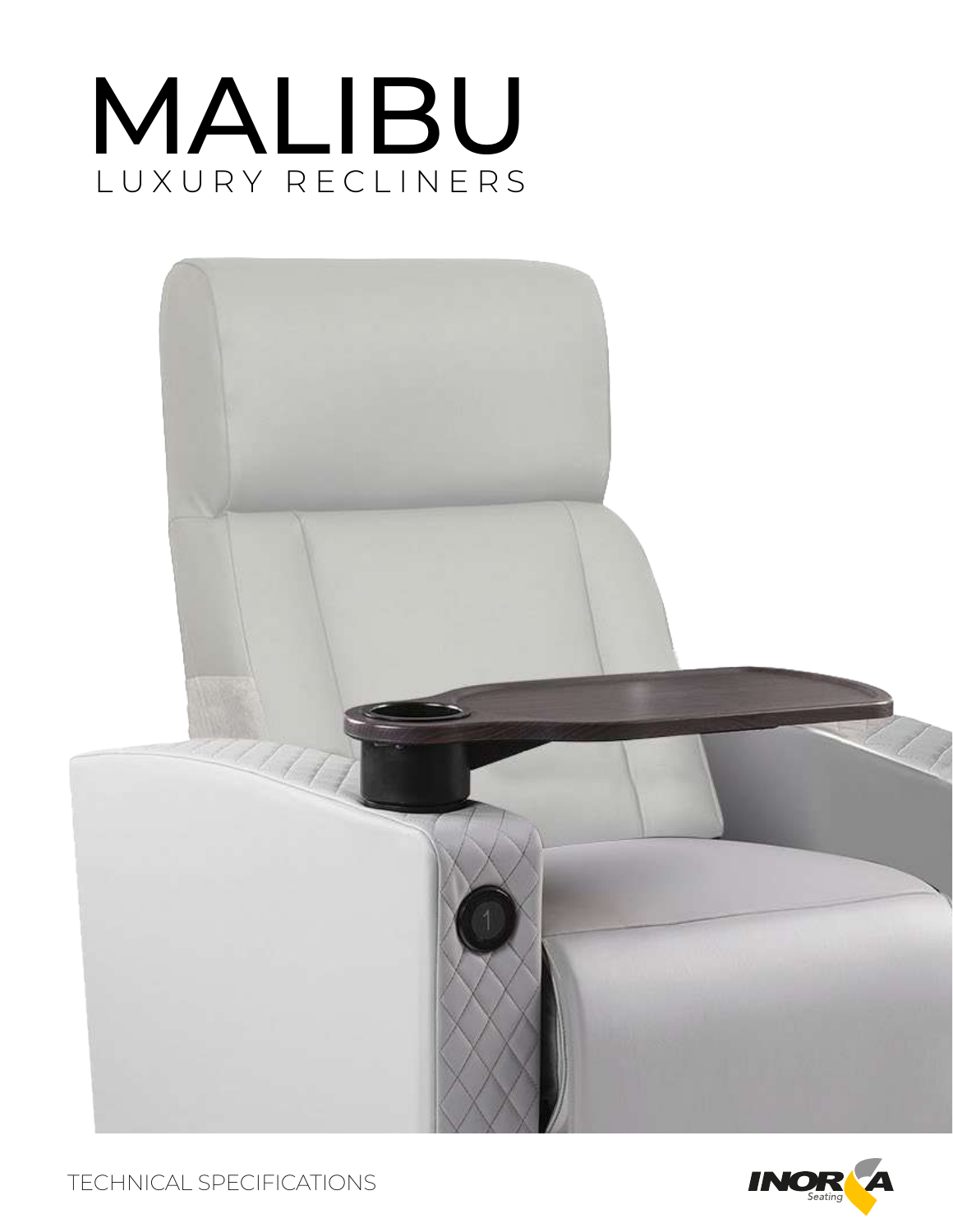# FEATURES AND BENEFITS

#### LUXURY UPHOLSTERY

Exchangeable covers, no staples or glue needed. Ease of installation as your crew can put them once all recliners are placed. Easy numbering identification (reflective thread)

#### NO-SAG SPRINGS

to reinforce lumbar support and bearing capacity.

#### ATTIC STOCK

2% critical components for on-site inventory

#### FLAMMABILITY

Compliance with California Technical Bulletin 117 (TB 117) and Crib 5 on some upholstery references

#### MULTI-CONNECTION SYSTEM

Allows you to connect up to 10 sofas from an electrical outlet

#### RECLINING MECHANISM

For back and leg extension (with electric actuator)

#### **ACCESSIBILITY**

2% of seats that comply with the ADA standard

#### ADJUSTABLE STROKE MOTORS

58" 60" 62" 64" 66" allows for optimization of sightline, according to the position of each row in the theater room vs the screen.

#### REMOVABLE CUSHIONS

For an easy access in cleaning and maintenance purposes

#### METALLIC STRUCTURE

Internal architecture made of 100% high grade steel



# ACCESSORIES







#### NUMBERING AND LETTERING

By seat or by row, plastic, lightened or embroidered, for convenient theater room mapping

#### FIXED OR SWIVEL TABLES

Wide range of swivel tables with integrated cupholders. Full sized to maximize concession sales

#### LIGHTING ALTERNATIVES FOR MENU READING

Ideal for dining cinemas, no additional cabling or power required.

#### ELEVATION SYSTEM

Designing for giving +12" of clearance in order to fast and easy cleaning in and below the seats. Can be activated with recliner handset or with our Mass Open Close System, to facilitate cleaning underneath recliners

#### PRIVACY PANELS

With partial or total coverage, an excellent option for premium venues, providing your moviegoers with a private space, upgrading their experience.

#### DYNAMIC PRIVACY PANELS

Allows users to selectively deploy panels between recliners. Groups of patrons of any number can choose to have additional privacy.

#### CHARGING PORT / WIRELESS CHARGER

Providing your moviegoers the opportunity to charge their cell phones and stay connected.

#### REGULABLE HEATING SYSTEM

Increases comfort and provide a chilly ambience at the touch of a button

#### SPECIAL EMBROIDERY PATTERNS

A unique look for your luxury recliners

#### MASS OPEN CLOSE SYSTEM

Allows for efficient work of cleaning staff by collectively controlling recliners in a theater room

#### ELECTRIC HEA DREST

Increases comfort and provide better sightlines.

#### DBOX

Realistic, haptic and immersive entertainment experiences.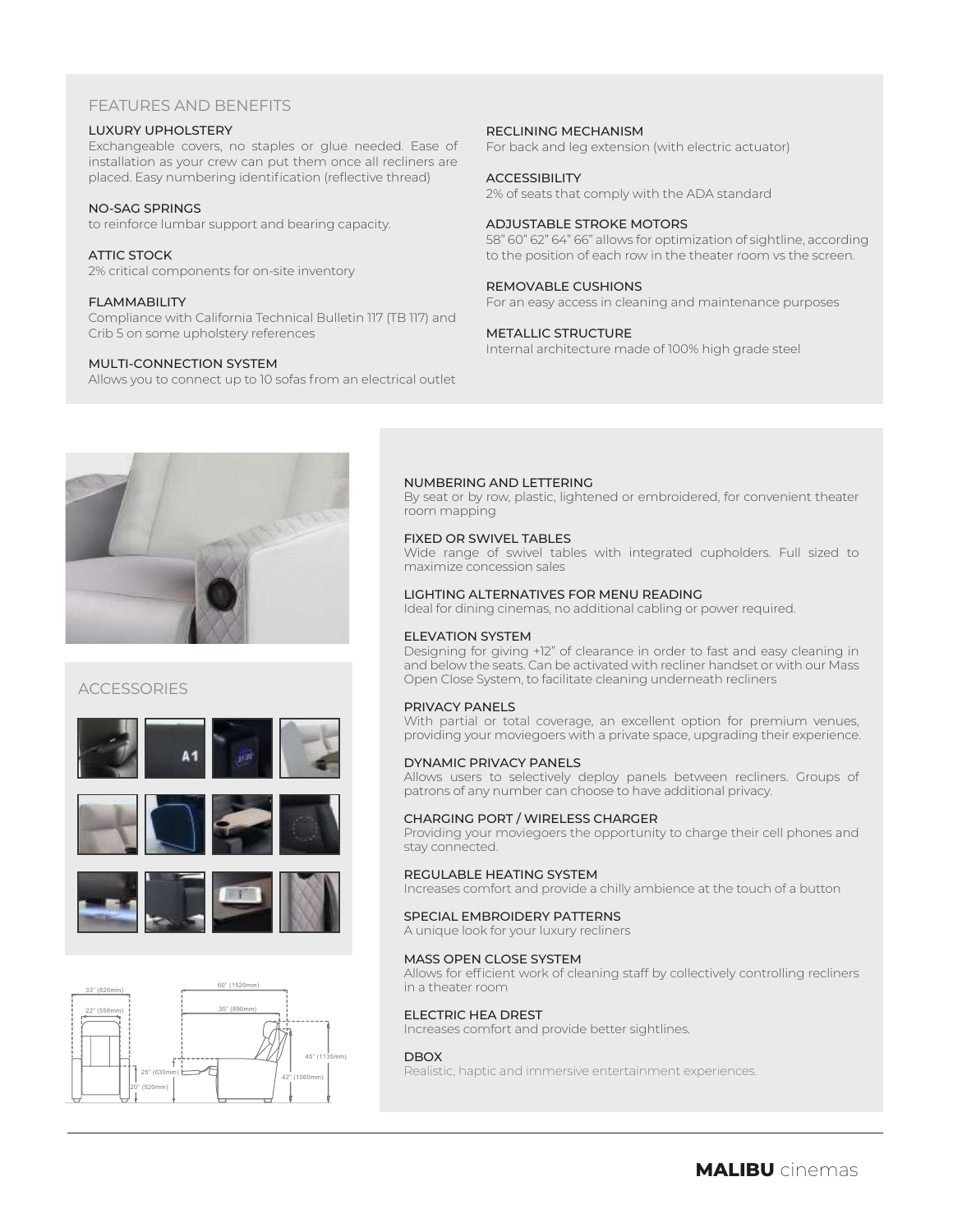# TECHNICAL SPECIFICATIONS

#### **STRUCTURE**

• Structural frame made of high quality CR round steel tubing, 18 gauge, of 1" (25mm) diameter for the back, and 3/4" (19mm) fot the seat.

• No-Sag springs to reinforce lumbar support and bearing capacity of the cushion.

• Panels made of CR rectangular steel tubing ,16 gauge , of 1/2" x 1" (12 x 25mm) and reinforced with internal metal plates made of 11 gauge HR steel

• Plastic platforms

#### RECLINING MECHANISM

- Electrically driven by an adjustable actuator
- Includes one source for every two sofas
- Manual version (without actuators)

#### BACKREST AND SEAT

• Backrest and seat molded in cold-injected polyurethane foam, upholstered finishes in vinyl.

# MOLDED FOAM

LUXURY FIRM FOAM

#### Density

*Back 40 - 45 Kg/m3 Cushion 45 - 50 Kg/m3*

Hardness *Back 3.6 - 4.6 Kg/f Cushion 3.9 - 4.9 Kg/f*



Density *Back 40 - 45 Kg/m3 Cushion 45 - 50 Kg/m3*

Hardness *Back 2.9 - 3.6 Kg/f Cushion 3.9 - 4.3 Kg/f*

Extra cushy feel to improve the comfort!